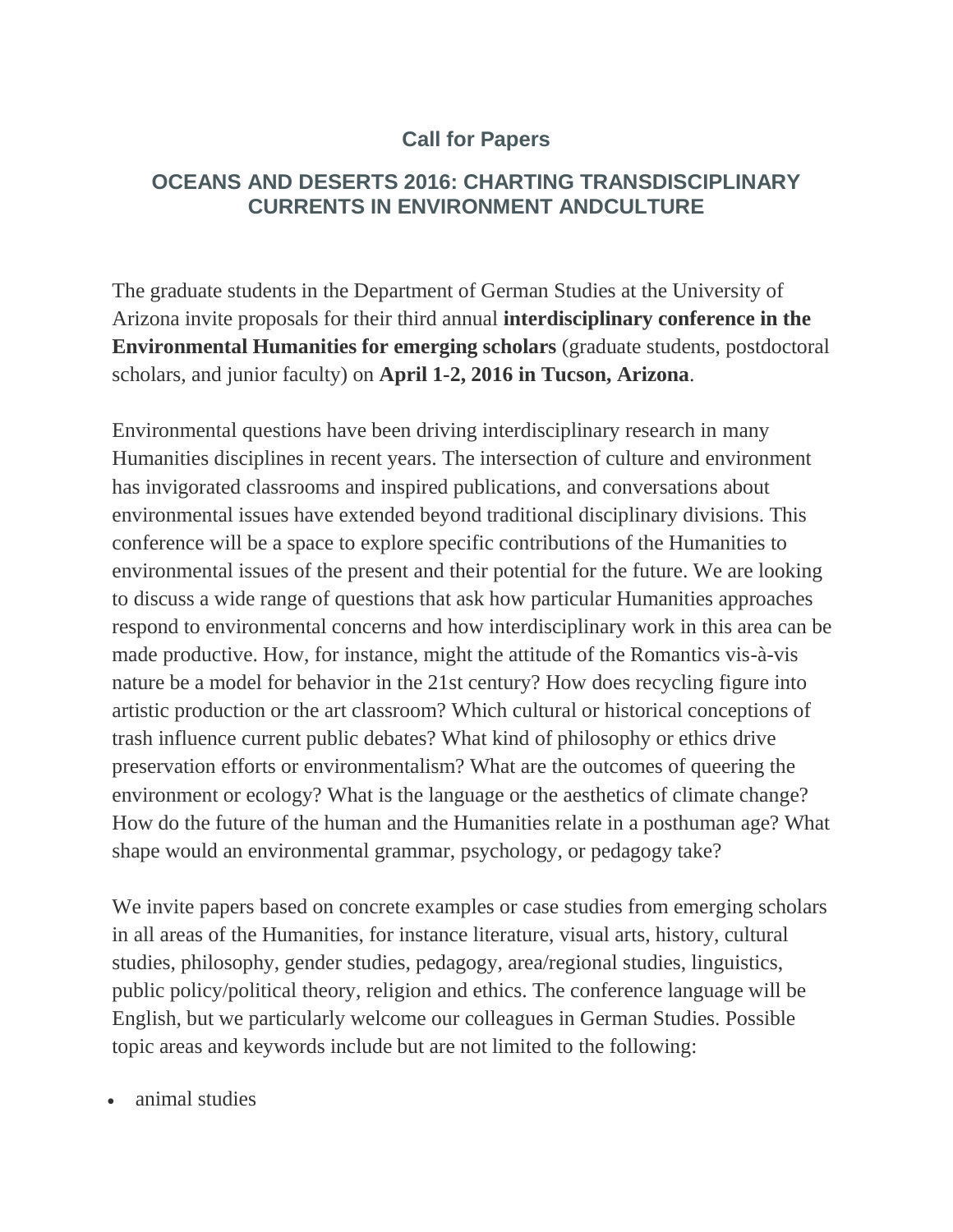- anthropocene
- biopolitics
- climate change
- critical plant studies
- eco-criticism
- eco-feminism
- eco-systems
- eco-terrorism
- $\bullet$  ecology
- environmental catastrophes
- environmentalism
- extinction
- "green"
- horticulture
- landscapes
- life forms
- nature/culture
- organic ("bio", "öko")
- posthumanism
- preservation
- recycling
- trash
- Umwelt
- water
- "the wild"

Please submit a **proposal of no more than 350 words** for a 15-20-minute paper (including your name and institutional/departmental affiliation, paper title and A/V needs) together with a **short description** of your current position and research by **December 21, 2015** to [OceansAndDesertsUA@gmail.com.](mailto:OceansAndDesertsUA@gmail.com) Proposals for full panels are also welcome.